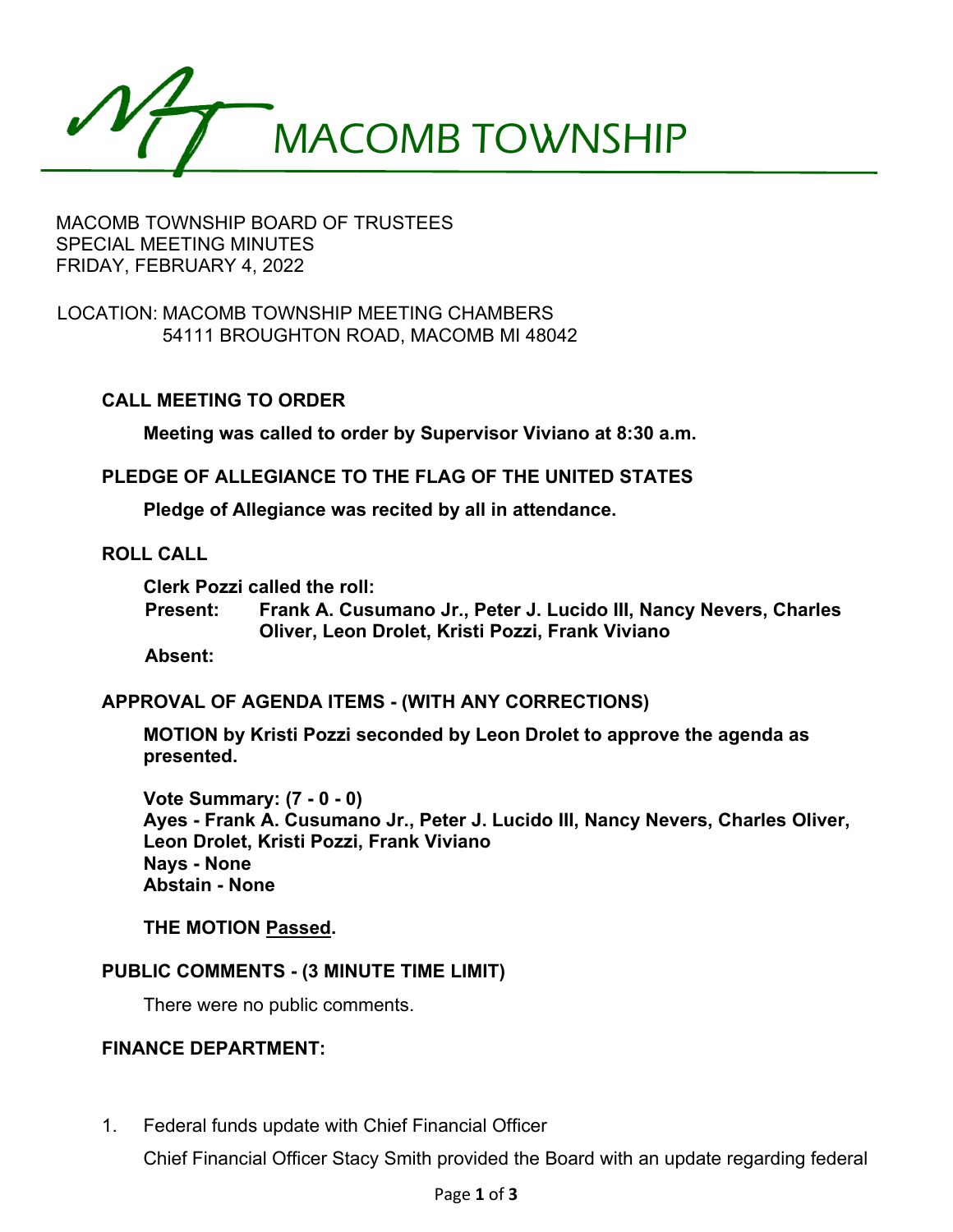coronavirus funds allocated to the Township.

## **ENGINEERING DEPARTMENT:**

 2. Infrastructure presentation and discussion with Land Development Director and Engineering Manager

 Land Development Director James VanTiflin and Engineering Manager Crystal Kozak gave an infrastructure update and answered several questions from Board members.

## **PARKS AND RECREATION DEPARTMENT:**

3. Parks and Recreation presentation and discussion with Parks and Recreation Director

 Parks and Recreation Director Sal DiCaro gave a presentation regarding programming and other facets of the department's mission.

## **LUNCH BREAK**

There was a lunch break from 12:25 p.m. until 1:40 p.m.

## **PLANNING AND ZONING DEPARTMENT:**

4. Zoning ordinance discussion with Planning Director

 Planning Director Josh Bocks and Planning Consultant David Scurto gave a detailed presentation on the Township's zoning ordinance.

# **FINANCE DEPARTMENT:**

5. Finance presentation and discussion with Chief Financial Officer

 Chief Financial Officer Stacy Smith provided a detailed presentation regarding the Township's finances and budget.

### **ADJOURNMENT**

**MOTION by Kristi Pozzi seconded by Leon Drolet to adjourn the February 4, 2022 Board meeting at 03:52 PM.** 

**Vote Summary: (7 - 0 - 0) Aye - Frank A. Cusumano Jr., Peter J. Lucido III, Nancy Nevers, Charles Oliver,**